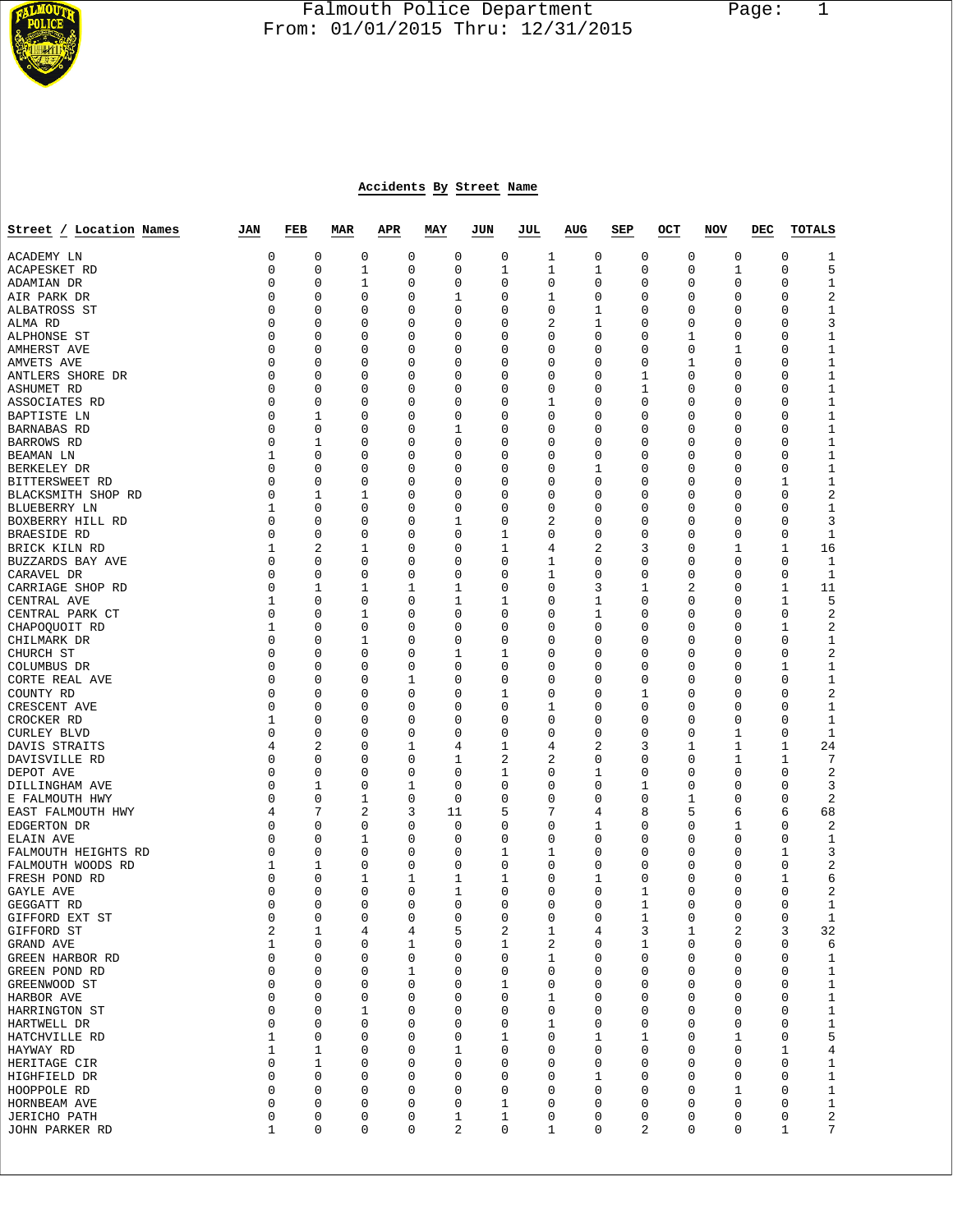## Falmouth Police Department Page: 2 From: 01/01/2015 Thru: 12/31/2015

| JONES RD                  | 0        | 0           | 0 | 0              | 1           | 3            | 4        | 0           | 1           | 1           | 2              | 3           | 15               |
|---------------------------|----------|-------------|---|----------------|-------------|--------------|----------|-------------|-------------|-------------|----------------|-------------|------------------|
| KATELYN HILLS DR          | 0        | 0           | 0 | $\mathbf 0$    | 0           | 0            | 0        | 0           | 0           | 0           | 0              | $\mathbf 1$ | 1                |
| KATHARINE LEE BATES       | 0        | 0           | 0 | 0              | 1           | 0            | 2        | 1           | 0           | 1           | 0              | 0           | 5                |
| KOMPASS DR                | 0        | 1           | 0 | 0              | 0           | 0            | 0        | 0           | 0           | 0           | 0              | $\mathbf 0$ | 1                |
| LAKE SHORE DR             | 1        | 0           | 0 | $\mathbf 0$    | 0           | 0            | 0        | 0           | 0           | 0           | 0              | $\mathbf 0$ | $\mathbf 1$      |
| LAKEVIEW AVE              | 0        | 0           | 0 | 0              | 0           | 0            | 1        | 0           | 0           | 0           | 0              | $\mathbf 0$ | $\mathbf 1$      |
|                           |          |             |   |                |             |              |          |             |             |             |                |             |                  |
| LITTLE NECK BARS RD       | 0        | 1           | 0 | 0              | 0           | 0            | 0        | 0           | 0           | 0           | 0              | 0           | 1                |
| LOCUST ST                 | 0        | 0           | 1 | 0              | 0           | 0            | 2        | 0           | 0           | 0           | 0              | 1           | 4                |
| LOCUSTFIELD RD            | 1        | 0           | 0 | 0              | 0           | 0            | 0        | 0           | 0           | 0           | 0              | 0           | 1                |
| LOOP RD                   | 0        | 0           | 0 | 0              | 0           | 0            | 0        | 0           | 1           | 0           | 0              | 0           | 1                |
| LUSCOMBE AVE              | 0        | 0           | 0 | 0              | 1           | 0            | 0        | $\mathbf 0$ | 0           | 3           | 0              | $\mathbf 1$ | 5                |
| MAIN ST                   | 5        | 4           | 5 | 4              | 5           | 5            | 8        | 11          | 3           | 4           | 7              | 6           | 67               |
|                           | 0        |             |   |                |             |              |          |             |             |             |                |             | 7                |
| MARAVISTA AVE             |          | 0           | 1 | 1              | 0           | 1            | 0        | 0           | 2           | 1           | 1              | 0           |                  |
| MARAVISTA AVE EXT         | 0        | 0           | 1 | 0              | 0           | 0            | 1        | 0           | 0           | 0           | 0              | 0           | 2                |
| MARTIN RD                 | 0        | 0           | 0 | 0              | 0           | 1            | 0        | 0           | 0           | 0           | 0              | 1           | 2                |
| MATTAPAN ST               | 0        | 1           | 0 | 0              | 0           | 0            | 0        | 0           | 0           | 0           | 0              | $\mathbf 0$ | 1                |
| MEADOW NECK RD            | 0        | $\mathbf 0$ | 0 | 0              | 0           | 0            | 0        | 0           | 1           | 0           | 0              | $\mathbf 0$ | $\mathbf{1}$     |
| MENAUHANT RD              | 0        | 1           | 0 | 1              | 0           | 0            | 0        | 2           | 0           | 1           | 1              | 2           | 8                |
|                           |          |             |   |                |             |              |          |             |             |             | 0              |             |                  |
| METOXIT RD                | 0        | 0           | 0 | 0              | 0           | 2            | 0        | 0           | 0           | 0           |                | 0           | 2                |
| MILLFIELD ST              | 0        | 0           | 0 | 0              | 0           | 1            | 0        | 0           | 0           | 0           | 0              | 0           | $\mathbf 1$      |
| MURIEL LN                 | 0        | 0           | 0 | 0              | 0           | 0            | 0        | 0           | 1           | 0           | 0              | 0           | 1                |
| NANTUCKET AVE             | 0        | 0           | 0 | 0              | 0           | 0            | 1        | 1           | 0           | 0           | 0              | 0           | 2                |
| NASHAWENA ST              | 0        | 1           | 0 | $\mathbf 0$    | 0           | 0            | 1        | 0           | 0           | 0           | 0              | $\mathbf 0$ | 2                |
| NOBSKA RD                 | 1        | 0           | 1 | 0              | 0           | 0            | 0        | 0           | 0           | 0           | 0              | 0           | 2                |
| NORTH FALMOUTH HWY        | 3        | 3           |   |                |             |              |          |             |             |             |                |             |                  |
|                           |          |             | 1 | 1              | 1           | 2            | 0        | 1           | 1           | 0           | 0              | 1           | 14               |
| NORTH MAIN ST             | 1        | 0           | 0 | $\mathbf 1$    | 0           | 0            | 0        | 0           | 0           | 0           | 0              | 0           | 2                |
| NURSERY RD                | 0        | 0           | 0 | 0              | 0           | 0            | 1        | 0           | 0           | 0           | 0              | 0           | 1                |
| OCEAN VIEW AVE            | 0        | 0           | 0 | 0              | 0           | 0            | 0        | 0           | 0           | 0           | 0              | 1           | 1                |
| OLD BARNSTABLE RD         | 2        | 6           | 3 | $\overline{2}$ | 0           | $\mathbf{1}$ | 2        | 3           | 1           | 2           | $\overline{2}$ | 2           | 26               |
| OLD CAMPUS DR             | 0        | 0           | 1 | 0              | 0           | 0            | 0        | 0           | 0           | 0           | 0              | $\mathbf 0$ | 1                |
|                           | 0        | 0           | 0 |                | 0           | 0            | 0        | 1           | 0           | 0           | 0              | 0           | 2                |
| OLD DOCK RD               |          |             |   | 1              |             |              |          |             |             |             |                |             |                  |
| OLD MAIN RD               | 0        | 1           | 0 | 0              | 0           | 1            | 0        | 0           | 0           | 0           | 0              | 0           | 2                |
| OLD MEETING HOUSE RD      | 2        | 2           | 0 | 0              | 1           | 1            | 0        | 0           | 0           | 0           | 0              | 0           | 6                |
| OVERLOOK CIR              | 0        | 0           | 0 | 0              | 0           | 0            | 0        | 0           | 0           | 1           | 0              | $\mathbf 0$ | 1                |
| OX BOW RD                 | 0        | 1           | 0 | 0              | 0           | 0            | 0        | 0           | 1           | 0           | 0              | $\mathbf 0$ | 2                |
| OYSTER POND RD            | 0        | 0           | 0 | 0              | 0           | 0            | 0        | 1           | 0           | 1           | 0              | 0           | 2                |
| PALMER AVE                | 1        | 4           | 5 | 2              | 2           | 1            | 4        | 5           | 4           | 5           | 2              | 1           | 36               |
| PARKER RD                 | 0        | 0           | 0 | 0              | 0           | 0            | 0        | 0           | 0           | 0           | 1              | $\mathbf 0$ | 1                |
|                           | 0        | 0           |   |                |             |              |          |             |             |             |                |             |                  |
| PERSHING DR               |          |             | 0 | 0              | 0           | 0            | 0        | 1           | 0           | 0           | 0              | 0           | 1                |
| PETERSON RD               | 0        | 0           | 0 | 0              | 0           | 1            | 0        | 0           | 0           | 0           | 0              | 0           | 1                |
| PINE ROCK RD              | 0        | 0           | 0 | 0              | 0           | $\mathbf 0$  | 0        | 1           | 0           | 0           | 0              | $\mathbf 0$ | $\mathbf{1}$     |
| PINE VALLEY DR            | 0        | 0           | 0 | 0              | 0           | 0            | 0        | 1           | 0           | 0           | 0              | 0           | $\mathbf 1$      |
| PINECREST BEACH DR        | 0        | 1           | 0 | 0              | 0           | 0            | 2        | 0           | 1           | 0           | 0              | 1           | 5                |
| PLEASANT VIEW AVE         | 0        | 0           | 0 | 0              | 0           | 1            | 0        | 0           | 0           | 0           | 0              | 0           | 1                |
| PLUM HOLLOW RD            | 0        | 0           | 1 | 0              | 0           | 0            | 0        | 0           | 0           | 0           | 0              | 0           | 1                |
| POST OFFICE RD            | 0        |             |   |                | 0           | 0            | 0        | 0           | 0           | 0           | 0              | 0           | 2                |
|                           |          | 1           | 0 | 1              |             |              |          |             |             |             |                |             |                  |
| QUAKER RD                 | 2        | 0           | 0 | $\mathbf 0$    | $\mathbf 0$ | 1            | 2        | 1           | 2           | 0           | 0              | $\mathbf 1$ | 9                |
| OUIMBY LN                 | 0        | 0           | 0 | 0              | 1           | 0            | 0        | 0           | 0           | 0           | 0              | 0           | 1                |
| <b>OUISSETT AVE</b>       | 0        | 1           | 0 | 0              | 0           | 0            | 0        | 0           | 0           | 0           | 0              | 1           | 2                |
| <b>OUISSETT HARBOR RD</b> | 0        | 0           | 0 | 0              | 0           | 1            | 0        | 0           | 0           | 0           | 0              | 0           | 1                |
| RAILROAD AVE              | 0        | 0           | 0 | 0              | 0           | 0            | 1        | 0           | 0           | 0           | 0              | 0           | 1                |
| RANDOLPH ST               | $\Omega$ | 0           | 0 | 1              | 0           | 0            | $\Omega$ | 1           | 0           | 0           | 0              | 0           | 2                |
| RED BROOK RD              | 1        | 1           | 0 | 0              | 0           | $\mathbf 0$  | 0        | 0           | $\mathbf 0$ | $\mathbf 0$ | 0              | $\mathbf 0$ | 2                |
|                           |          |             |   |                |             |              |          |             |             |             |                |             |                  |
| RESEARCH RD               | 0        | 1           | 0 | 0              | 0           | 0            | 0        | 0           | 0           | 0           | 0              | 0           | 1                |
| RIDDLE HILL RD            | 1        | 0           | 0 | 0              | 0           | 0            | 0        | 0           | 0           | 0           | 0              | 0           | $\mathbf 1$      |
| RIVERBAY WAY              | 0        | 0           | 0 | $\mathbf 0$    | 0           | 0            | 0        | 0           | 1           | 0           | 0              | $\mathbf 0$ | $\mathbf 1$      |
| ROBBINS RD                | 0        | 0           | 1 | 0              | 0           | 0            | 2        | 0           | 0           | 0           | 0              | $\mathbf 0$ | 3                |
| ROBERTA JEAN CIR          | 0        | 1           | 0 | 0              | 0           | 0            | 0        | 0           | 0           | 0           | 0              | 0           | 1                |
| ROYAL CIR                 | 0        | $\mathbf 0$ | 1 | $\mathsf 0$    | 0           | 0            | 0        | 0           | 0           | 0           | 0              | $\mathbf 0$ | $\mathbf{1}$     |
| RT 151                    | 3        | 9           | 6 | 3              | 6           | 3            | 10       | 7           | 6           | 8           | 5              | 6           | 72               |
|                           | 0        |             | 0 |                |             | 0            |          |             |             | 0           | 0              | 0           |                  |
| RT 28 N                   |          | 1           |   | 0              | 0           |              | 0        | 0           | 0           |             |                |             | 1                |
| RT 28 NORTH               | 1        | $\sqrt{2}$  | 4 | 0              | 2           | 0            | 1        | 0           | 0           | 0           | 2              | $\mathbf 0$ | 12               |
| RT 28 SOUTH               | 1        | 4           | 0 | 0              | 0           | 0            | 1        | 2           | 1           | 0           | 1              | $\mathbf 0$ | 10               |
| RUSSELL RD                | 0        | 0           | 0 | 0              | 0           | 0            | 0        | 0           | 1           | 0           | 0              | 0           | 1                |
| SAINT MARKS RD            | 0        | 0           | 1 | 0              | 0           | 0            | 0        | 0           | 0           | 0           | 0              | $\mathbf 0$ | 1                |
| SAM TURNER                | 0        | 0           | 0 | 0              | 0           | 0            | 0        | 0           | 0           | 0           | 0              | 1           | 1                |
| SAM TURNER RD             | 0        | 0           | 2 | 0              | 0           | 0            | 0        | 1           | 1           | 0           | 1              | $\mathbf 0$ | 5                |
| SAND POINTE SHORES DR     | 0        | 0           | 1 | 0              | 0           | 0            | 0        | 1           | 0           | 0           | 0              | $\mathbf 0$ | $\boldsymbol{2}$ |
|                           | 2        | 5           | 5 | 2              | 4           | 2            | 4        | 5           | 3           | 5           | 2              | 8           | 47               |
| SANDWICH RD               |          |             |   |                |             |              |          |             |             |             |                |             |                  |
| SCHOOL ST                 | 0        | 1           | 0 | 0              | 0           | 0            | 0        | 1           | 0           | 0           | 0              | 0           | 2                |
| <b>SCRANTON AVE</b>       | 0        | $\mathbf 0$ | 1 | 0              | 1           | 0            | 2        | 0           | 0           | 0           | 0              | $\mathbf 0$ | 4                |
| SEACOAST SHORES BLVD      | 0        | 0           | 0 | 0              | 0           | 0            | 0        | 0           | 0           | 1           | 1              | 1           | 3                |
| SEAPIT RD                 | 0        | 0           | 0 | $\mathsf 0$    | 0           | 0            | 0        | 1           | 0           | 0           | 0              | $\mathbf 0$ | $\mathbf{1}$     |